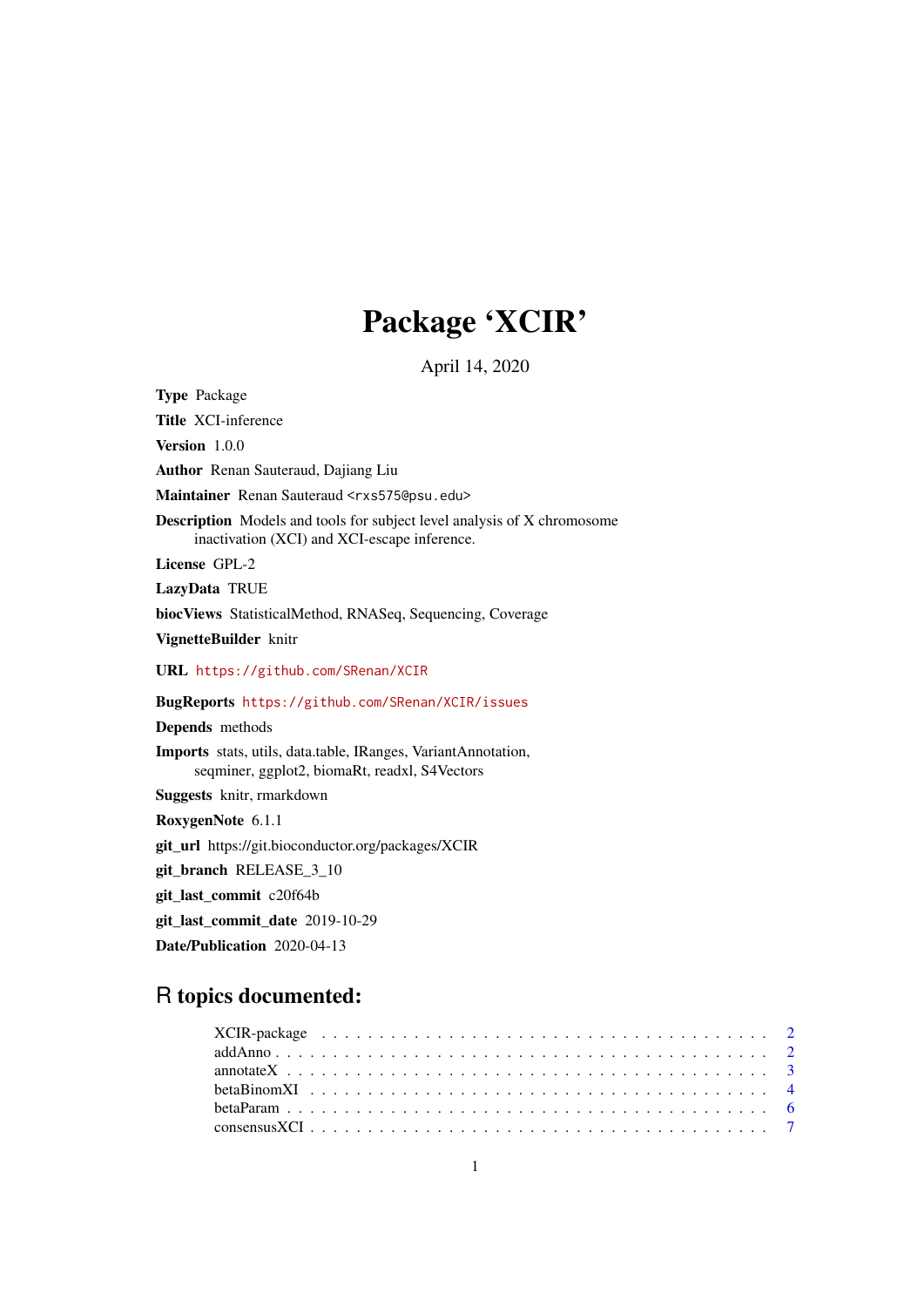#### <span id="page-1-0"></span> $2\,$  addAnno

| Index |  |
|-------|--|
|       |  |
|       |  |
|       |  |
|       |  |
|       |  |
|       |  |
|       |  |
|       |  |
|       |  |

XCIR-package *Estimating inactivated X chromosome expression*

#### Description

Tools for the analysis of X chromosome inactivation (XCI) and XCI-escape inference.

#### Author(s)

Renan Sauteraud <rxs575@psu.edu>

addAnno *Read annotation file*

#### Description

Read a given annotation file and merge it with a data.table containing the relevant information to estimate inactivated X chromosome expression and filter out SNPs with low coverage.

#### Usage

```
addAnno(dt, seqm_annotate = TRUE, read_count_cutoff = 20,
 het_cutoff = 3, filter_pool_cutoff = 3, anno_file = NULL)
```
#### Arguments

| dt                 | A data.table object.                                                                                                                                  |  |  |
|--------------------|-------------------------------------------------------------------------------------------------------------------------------------------------------|--|--|
| segm_annotate      | A logical. If set to TRUE, the seqminer package will be used to annotate dt.<br>If set to FALSE, this function is a simple read count filtering step. |  |  |
| read_count_cutoff  |                                                                                                                                                       |  |  |
|                    | A numeric. Keep only SNPs that have at least that many reads.                                                                                         |  |  |
| het_cutoff         | A numeric. Keep only SNPs that have at least that many reads on each allele.                                                                          |  |  |
| filter_pool_cutoff |                                                                                                                                                       |  |  |
|                    | A numeric. Keep only SNPs that have at least that many reads on each allele<br>across all samples. See details for more information.                  |  |  |
| anno_file          | A character. The name of a file containing annotations.                                                                                               |  |  |
|                    |                                                                                                                                                       |  |  |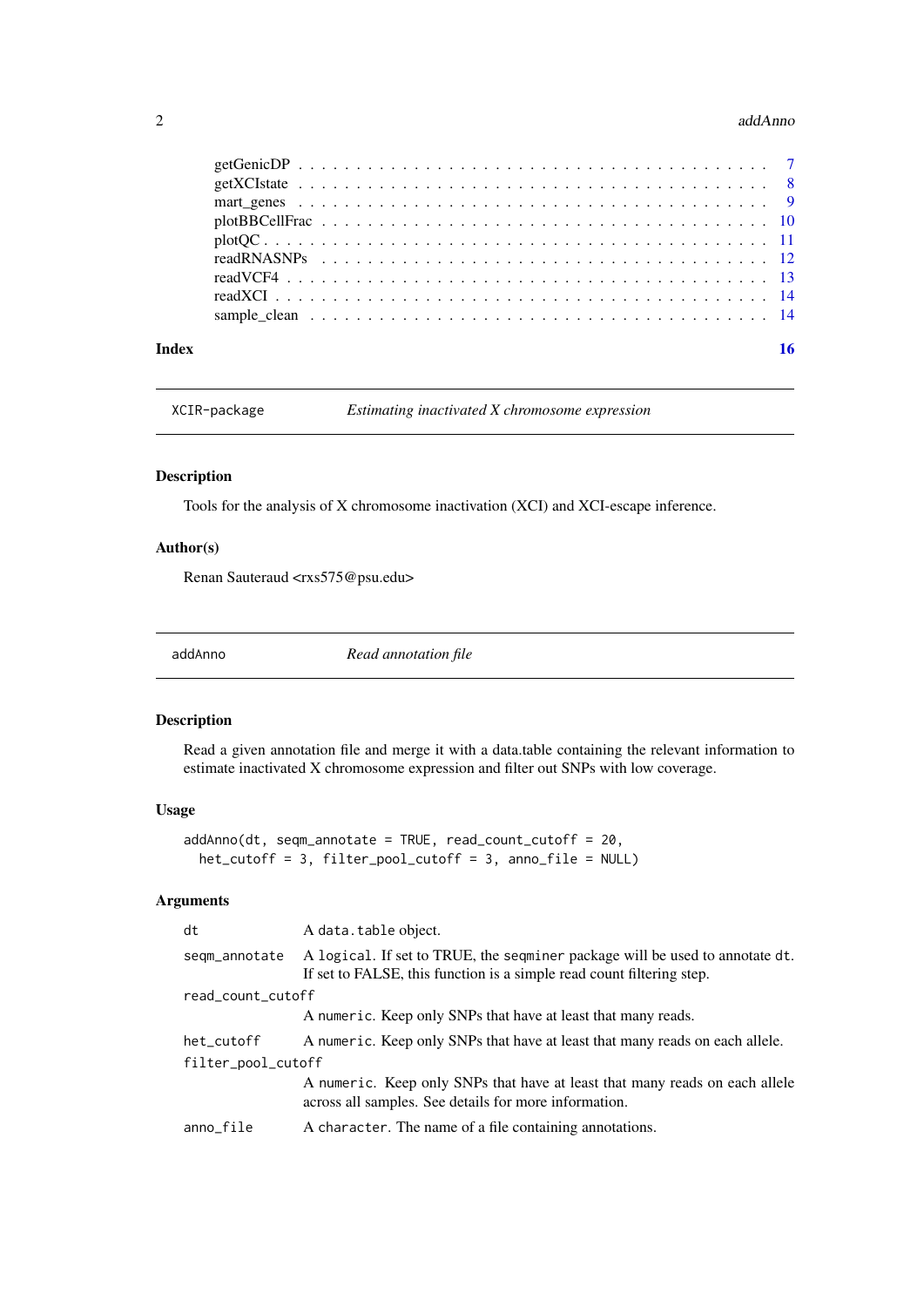#### <span id="page-2-0"></span>annotate  $X$  3

#### Details

If the samples all have the same genotype (e.g: technical replicates), filter\_pool\_cutoff will sum counts across samples and preserve SNPs that pass the cutoff on both the reference and alternate alleles. This may lead to samples with 0 counts on either allele but will prevent removing heterozygous sites with lower coverage (especialliy in skewed samples). seqm\_anno will call annotatePlain from the seqminer package. For convenience, seqminer's necessary annotation sources can be copied into XCIR's extdata folder. See ?annotatePlain for more information.

#### Value

A data.table object that contains allelic coverage, genotype and annotations at the covered SNPs.

#### See Also

annotatePlain

#### Examples

# Example workflow for documentation

```
vcff <- system.file("extdata/AD_example.vcf", package = "XCIR")
# Reading functions
vcf <- readRNASNPs(vcff)
vcf <- readVCF4(vcff)
# Annotation functions
# Using seqminer (requires additional annotation files)
anno <- addAnno(vcf)
# Using biomaRt
anno <- annotateX(vcf)
# Do not remove SNPs with 0 count on minor allele
anno0 \le annotateX(vcf, het_cutoff = 0)
# Summarise read counts per gene
# Assuming data is phased, reads can be summed across genes.
genic <- getGenicDP(anno, highest_expr = FALSE)
# Unphased data, select SNP with highest overall expression.
genic <- getGenicDP(anno, highest_expr = TRUE)
```
annotateX *Annotate*

#### Description

Map positions of SNPs to genes extracted from biomaRt

#### Usage

```
annotateX(xciObj, read_count_cutoff = 20, het_cutoff = 3,
 release = "hg19", verbose = FALSE)
```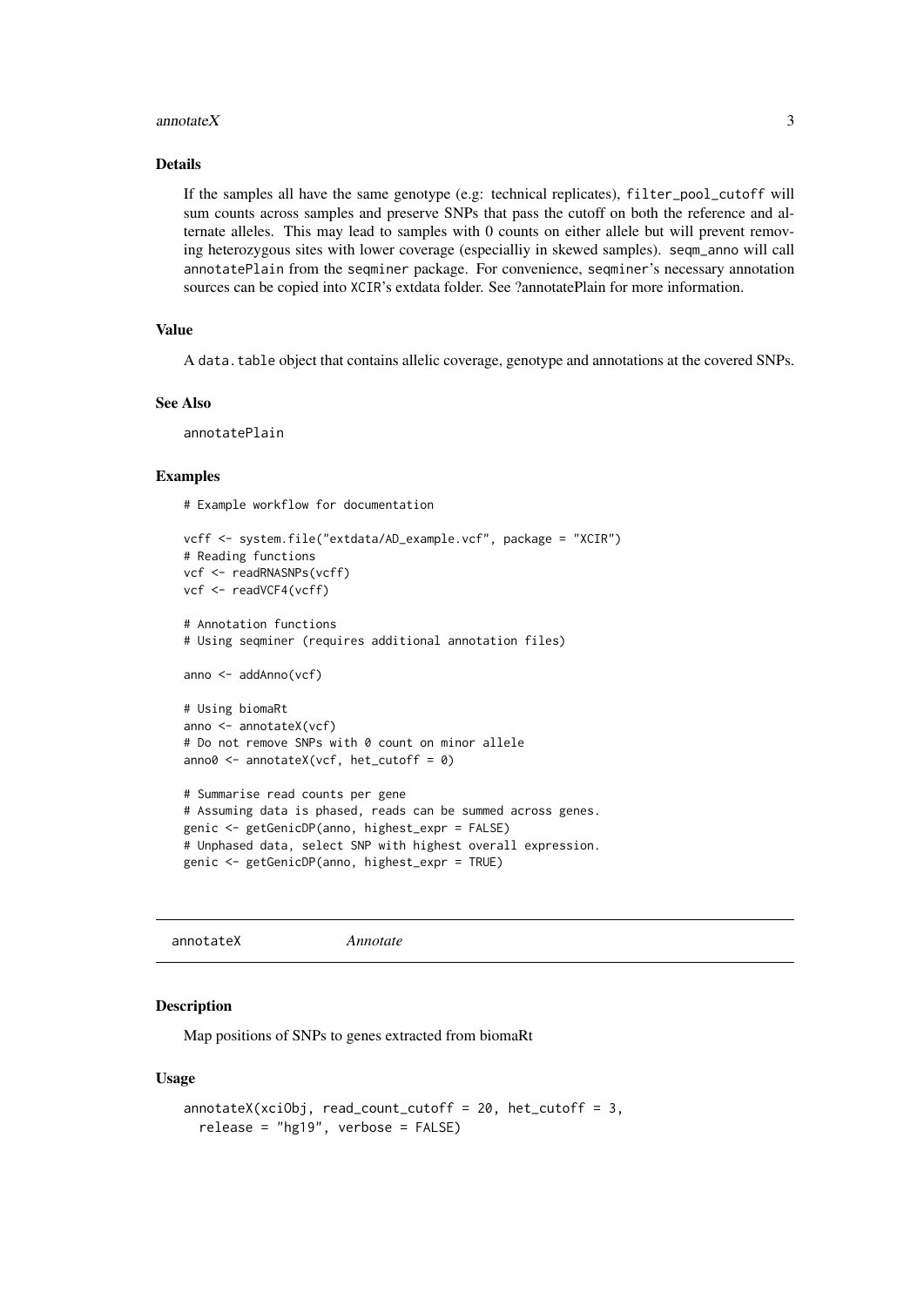#### <span id="page-3-0"></span>Arguments

| xciObj            | A data table. The data to be annotated must contain at least the 4 columns<br>'GENE', 'POS', 'AD_hap1', 'AD_hap2'. Additional columns will be preserved. |
|-------------------|----------------------------------------------------------------------------------------------------------------------------------------------------------|
| read_count_cutoff |                                                                                                                                                          |
|                   | A numeric. Keep only SNPs that have at least that many reads.                                                                                            |
| het_cutoff        | A numeric. Keep only SNPs that have at least that many reads on each allele.                                                                             |
| release           | A character. Genome release name. Valid releases are "hg19", "hg38".                                                                                     |
| verbose           | A logical. If set to TRUE, print additional information.                                                                                                 |
|                   |                                                                                                                                                          |

#### Value

A data.table. The input table annotated with gene symbols and filtered for read counts.

#### Examples

# Example workflow for documentation

```
vcff <- system.file("extdata/AD_example.vcf", package = "XCIR")
# Reading functions
vcf <- readRNASNPs(vcff)
vcf <- readVCF4(vcff)
# Annotation functions
# Using seqminer (requires additional annotation files)
anno <- addAnno(vcf)
# Using biomaRt
anno <- annotateX(vcf)
# Do not remove SNPs with 0 count on minor allele
anno0 \le annotateX(vcf, het_cutoff = 0)
# Summarise read counts per gene
# Assuming data is phased, reads can be summed across genes.
genic <- getGenicDP(anno, highest_expr = FALSE)
# Unphased data, select SNP with highest overall expression.
genic <- getGenicDP(anno, highest_expr = TRUE)
```
betaBinomXI *Fit mixture model*

#### Description

Fit a mixture model to estimate mosaicism and XCI-escape.

#### Usage

```
betaBinomXI(genic_dt, model = "AUTO", plot = FALSE, hist = FALSE,
  flag = 0, xciGenes = NULL, a0 = NULL, optimizer = c("nlminb",
  "optim"), method = NULL, limits = TRUE, debug = FALSE)
```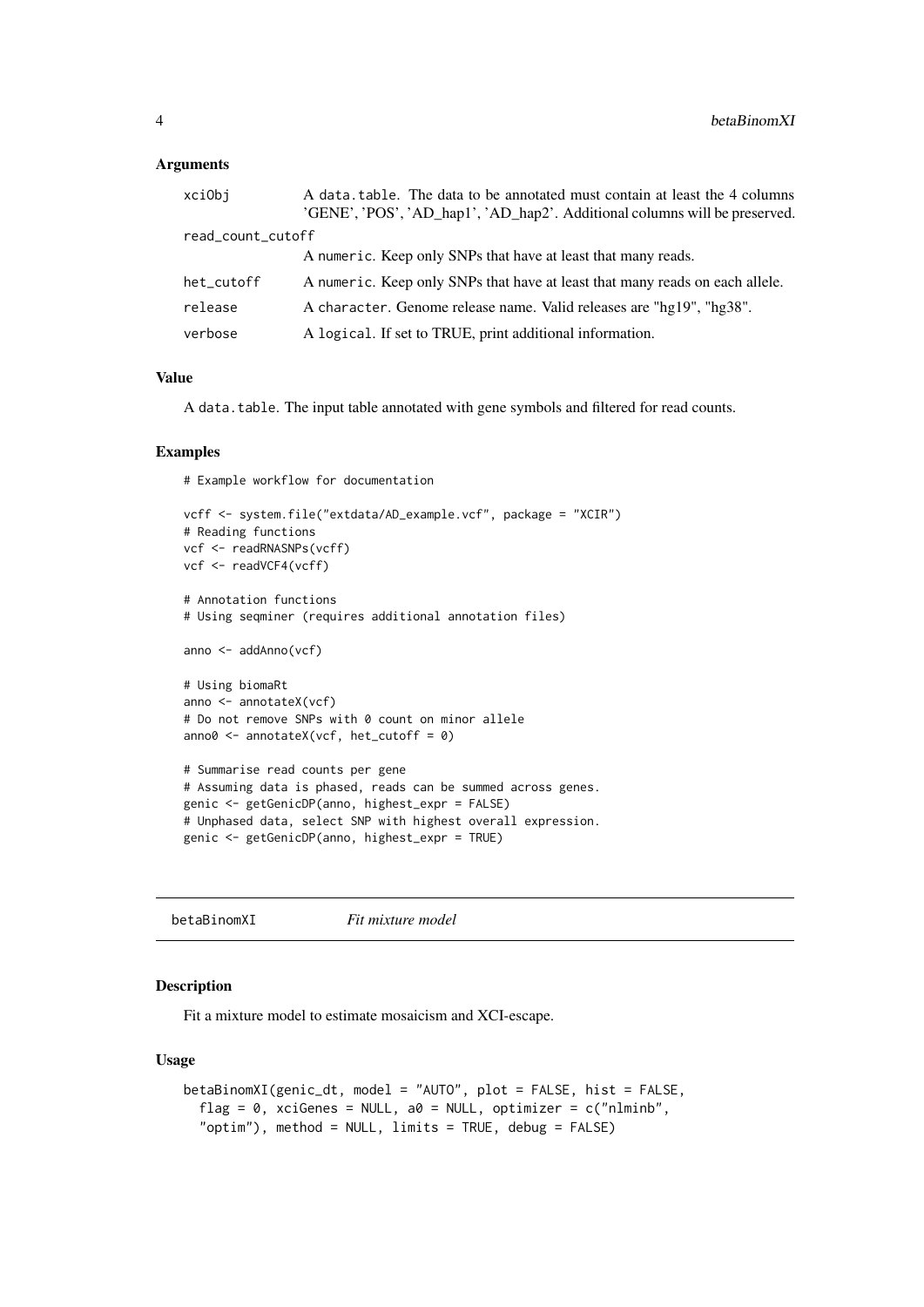#### betaBinomXI 5

#### Arguments

| genic_dt  | A data. table. The table as outputted by getGenicDP.                                                                                                                                                                                            |
|-----------|-------------------------------------------------------------------------------------------------------------------------------------------------------------------------------------------------------------------------------------------------|
| model     | A character indicating which model to use to estimate the mosaicism. Valid<br>choices are "AUTO", "BB", "MM", "MM2", "MM3". See details.                                                                                                        |
| plot      | A logical. If set to TRUE, information about the training set and the skewing<br>estimate will be plotted.                                                                                                                                      |
| hist      | A logical. If set to TRUE, an histogram of the skewing estimates will be<br>displayed.                                                                                                                                                          |
| flag      | A numeric. Specify how to handle convergence issues. See details.                                                                                                                                                                               |
| xciGenes  | A character or NULL. To be passed to readXCI to select the training set of<br>inactivated genes.                                                                                                                                                |
| a0        | A numeric or NULL. Starting values for the optimization. This should not be<br>used with more than one model as different models have different parameters.<br>Leave NULL unless you know what you're doing.                                    |
| optimizer | A character. The optimization function to use for minimization of the log-<br>likelihood. Should be one of "nlminb" or "optim".                                                                                                                 |
| method    | A character. The method to be passed to optim when it is the selected optimizer.                                                                                                                                                                |
| limits    | A logical. If set to TRUE, the optimization will be constrained. Using upper<br>bounds on the probability of sequencing error and escape in the training set<br>ensures that the dominant mixture represents the skewing for inactivated genes. |
| debug     | A logical. If set to TRUE, information about each iteration will be printed<br>(Useful to identify problematic samples).                                                                                                                        |

#### Details

The model determines the number of components used in the mixture model. By default, "AUTO" tries all combinations of mixtures and the best estimate is kept using backward selection based on AIC. BB is a simple beta-binomial. MM adds a binomial component to model the sequencing errors. MM2 jointly models the probability of misclasification in the training set. MM3 include all 3 components.

Flags in the output reports issues in convergence. If flag is set to 0, nothing is done. If set to 1, the model selection will avoid flagged models (will favor parcimonious models). If set to 2, calls for which the best selected model had convergence issue will be removed.

#### Value

A data.table with an entry per sample and per gene.

#### See Also

getGenicDP readXCI

```
library(data.table)
# Simulated data
dtf <- system.file("extdata/data2_vignette.tsv", package = "XCIR")
dt <- fread(dtf)
xcigf <- system.file("extdata/xcig_vignette.txt", package = "XCIR")
xcig <- readLines(xcigf)
```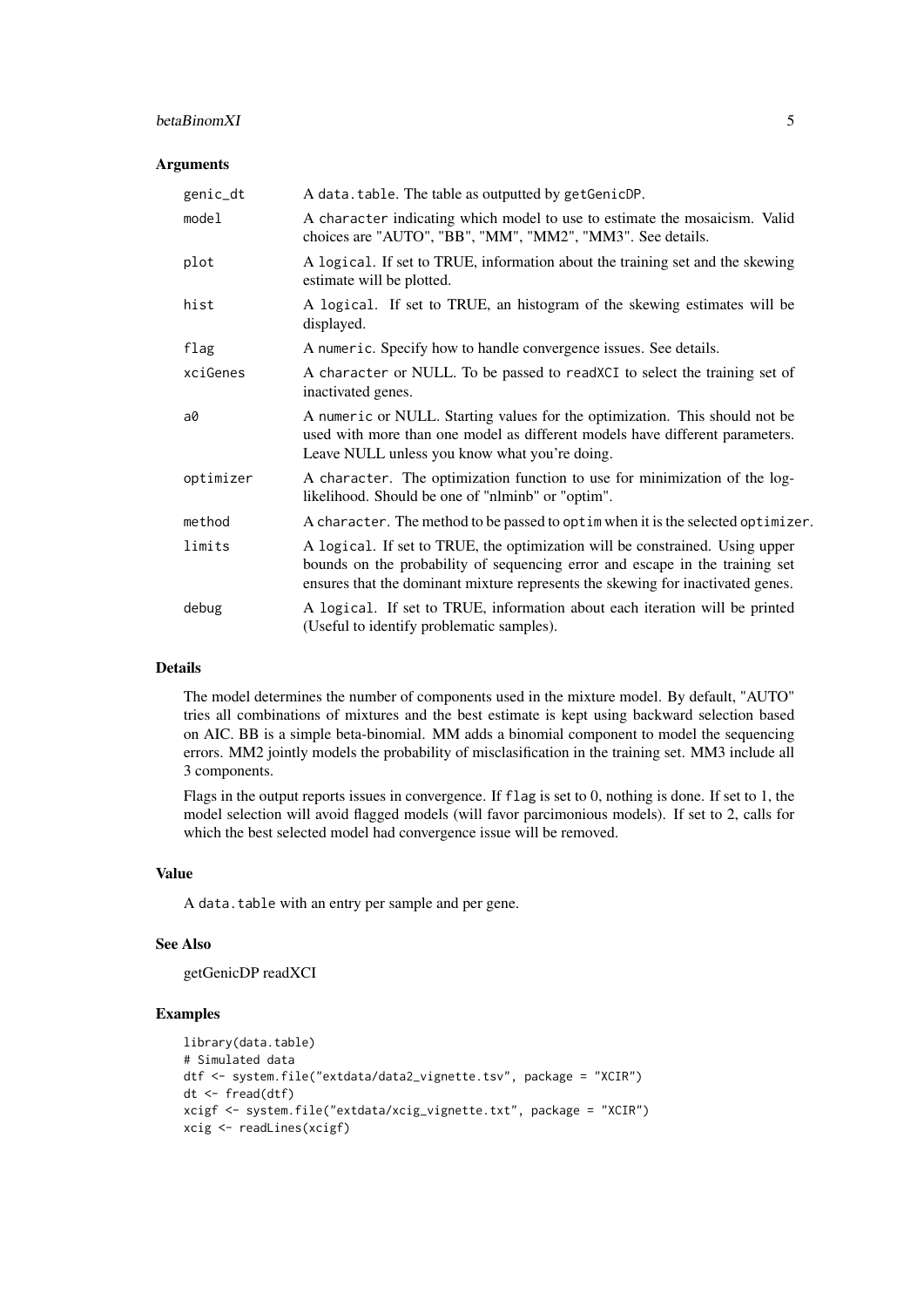```
# Run all models on the data
all <- betaBinomXI(dt, xciGenes = xcig)
# Simple BetaBinomial model and show histogram of skewing
bb <- betaBinomXI(dt, xciGenes = xcig, model = "BB", hist = TRUE)
# Plotting fits
stoshow <- paste0("sample", c(31, 33, 35, 40)) #interesting samples
plotQC(all[sample %in% stoshow], xcig = xcig)
# Summarizing results
# Sample information
samps <- sample_clean(all)
# Gene-level predictions
xcistates <- getXCIstate(all)
```
betaParam *Converting beta distribution parameters*

#### Description

Convert parameter values between different beta distribution parametrization

#### Usage

```
betaParam(alpha = NULL, beta = NULL, m = NULL, theta = NULL,
 mu = NULL, sigma2 = NULL)
```
#### Arguments

| alpha  | A numeric. First shape parameter |
|--------|----------------------------------|
| beta   | A numeric.Second shape parameter |
| m      | A numeric. Mode                  |
| theta  | A numeric. Concentration         |
| mu     | A numeric. Mean                  |
| sigma2 | A numeric. Variance              |

#### Details

This function needs two parameters that caracterise the beta distribution (alpha and beta, mode and concentration or mean and variance) and returns all parametrizations.

#### Value

A list with all equivalent formulations of the distribution.

```
betaParam(alpha = 5, beta = 5)
betaParam(m = 0.5, theta = 10)
betaParam(mu = 0.5, sigma2 = 0.02272727)
```
<span id="page-5-0"></span>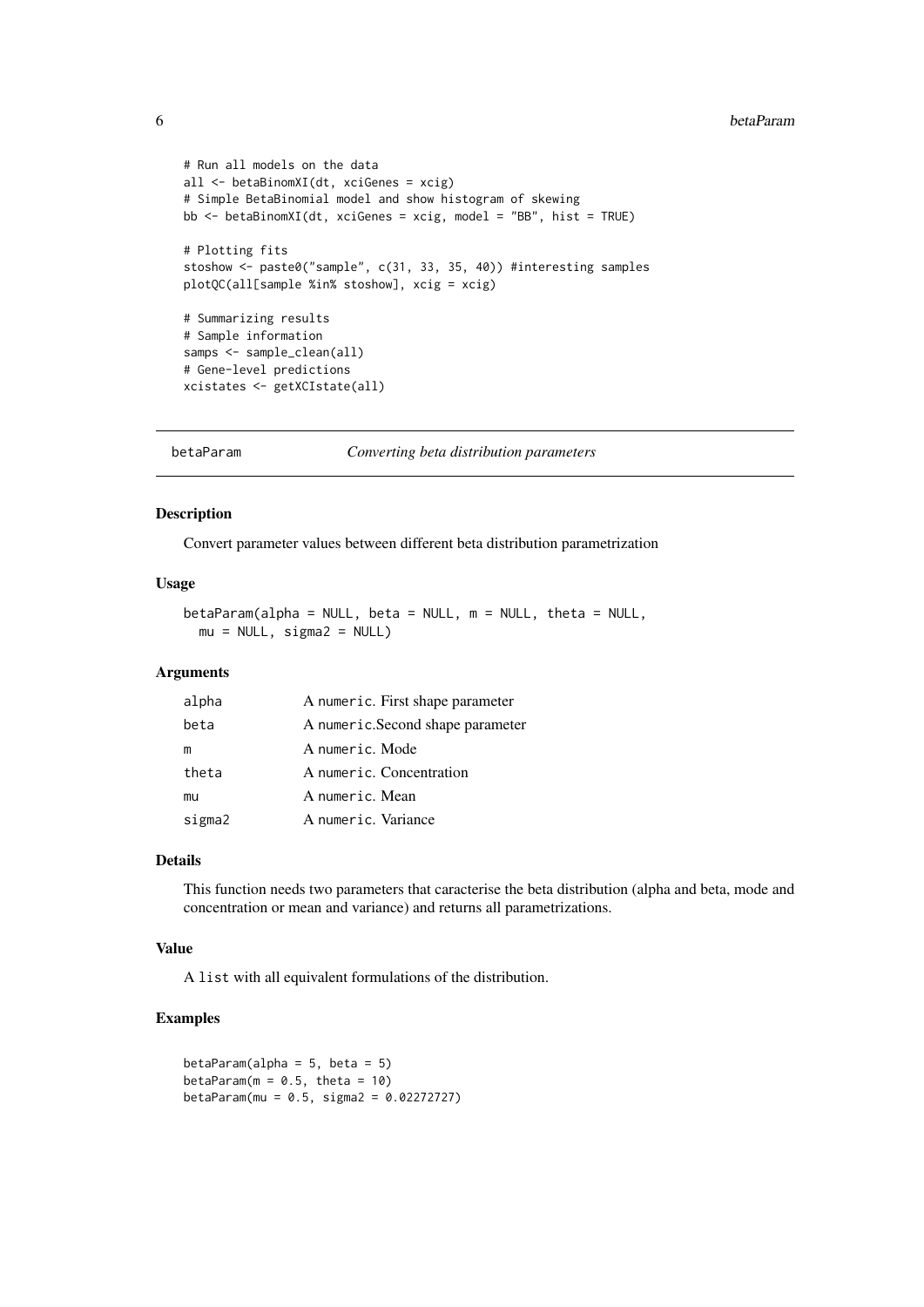<span id="page-6-0"></span>consensusXCI *XCI consensus*

#### Description

Read consensus & XCIR calls for all X-linked genes

#### Usage

```
consensusXCI(redownload = FALSE, simple = TRUE)
```
#### Arguments

| redownload | A logical. If set to TRUE, the original supplementary file is redownloaded<br>from PMC.                              |
|------------|----------------------------------------------------------------------------------------------------------------------|
| simple     | A logical. If set to TRUE, minimal information is returned, only for genes<br>with an available XCIR classification. |

#### Details

The consensus is as published in Supplementary table S1 of Balaton et al. (Biol Sex Differ. 2015). doi: 10.1186/s13293-015-0053-7

#### Value

A data.table with the annotated X-linked genes.

#### Examples

consensusXCI(simple = TRUE)

getGenicDP *Get expression at the gene level*

#### Description

Calculate allele specific expression for each gene in each sample, either using only the most expressed SNP or using all SNPs (when phasing has been performed).

#### Usage

```
getGenicDP(dt_anno, highest_expr = TRUE, pool = FALSE,
 gender_file = NULL)
```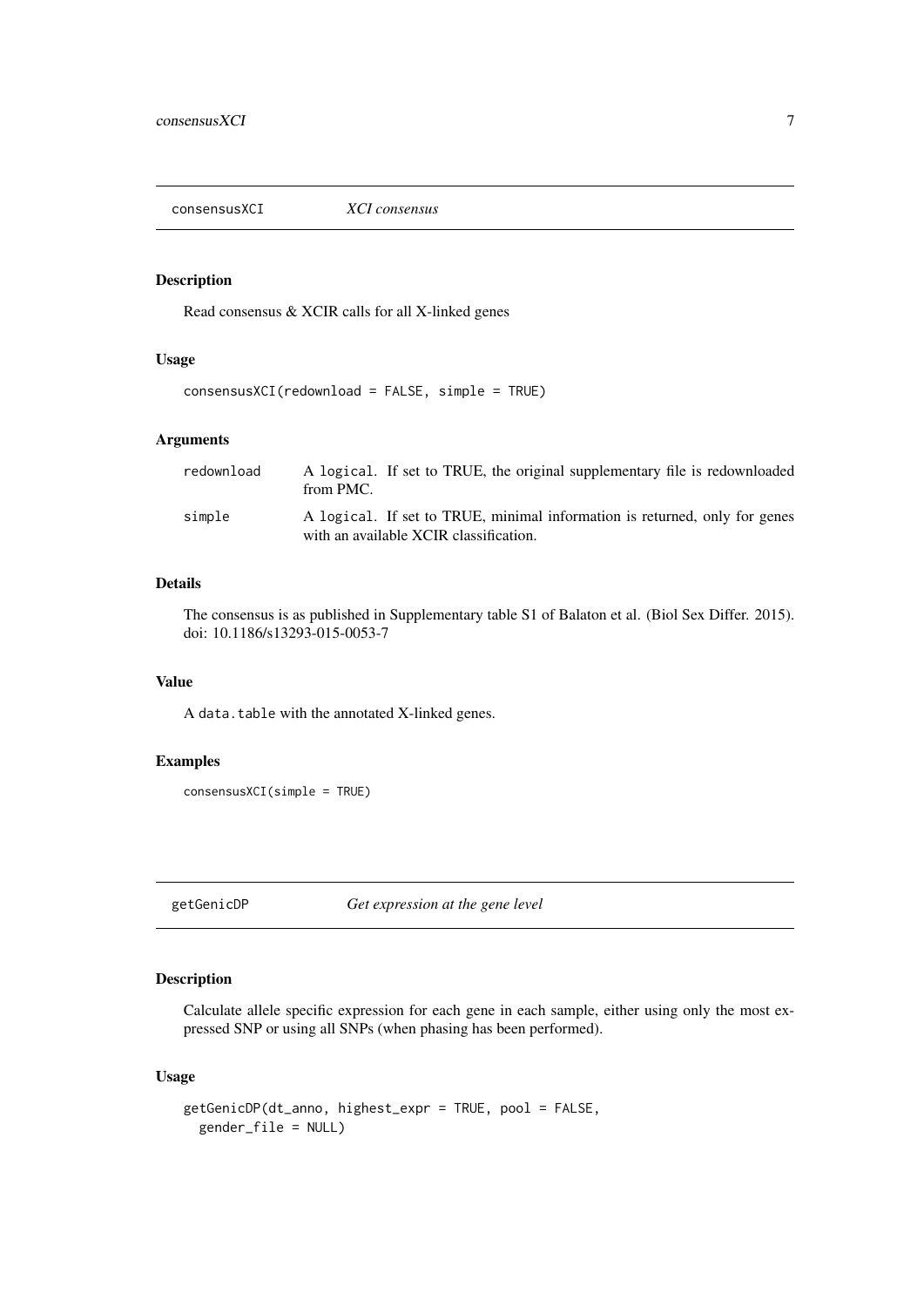#### <span id="page-7-0"></span>Arguments

| dt_anno      | A data. table. An annotated table of read counts for each SNP, as outputted by<br>addAnno                                                                                                                                                       |
|--------------|-------------------------------------------------------------------------------------------------------------------------------------------------------------------------------------------------------------------------------------------------|
| highest_expr | A logical. If FALSE, all SNPs will be summed within each gene. This should<br>only be set to FALSE when high quality phasing information is available. If set<br>to TRUE, the highest expressed SNP (across both alleles) will be used instead. |
| pool         | A logical. Only works when highest_expr is set to TRUE. If set to TRUE,<br>the read counts are pooled accross all samples for each SNP. Only use this if the<br>samples come from the same subject                                              |
| gender_file  | A character or NULL. Leave NULL if dt_anno already contains a gender<br>column. The file must contain at least a "sample" and "gender" column with<br>samples matching the samples in dt_anno.                                                  |

#### Value

A data.table. That should be used as input for betaBinomXI.

#### See Also

betaBinomXI, addAnno

#### Examples

# Example workflow for documentation

```
vcff <- system.file("extdata/AD_example.vcf", package = "XCIR")
# Reading functions
vcf <- readRNASNPs(vcff)
vcf <- readVCF4(vcff)
# Annotation functions
# Using seqminer (requires additional annotation files)
anno <- addAnno(vcf)
# Using biomaRt
anno <- annotateX(vcf)
# Do not remove SNPs with 0 count on minor allele
anno0 \le - annotateX(vcf, het_cutoff = 0)
# Summarise read counts per gene
# Assuming data is phased, reads can be summed across genes.
genic <- getGenicDP(anno, highest_expr = FALSE)
# Unphased data, select SNP with highest overall expression.
genic <- getGenicDP(anno, highest_expr = TRUE)
```
getXCIstate *Classify X-genes*

#### Description

Classify X-linked genes between Escape (E), Variable Escape (VE) and Silenced (S)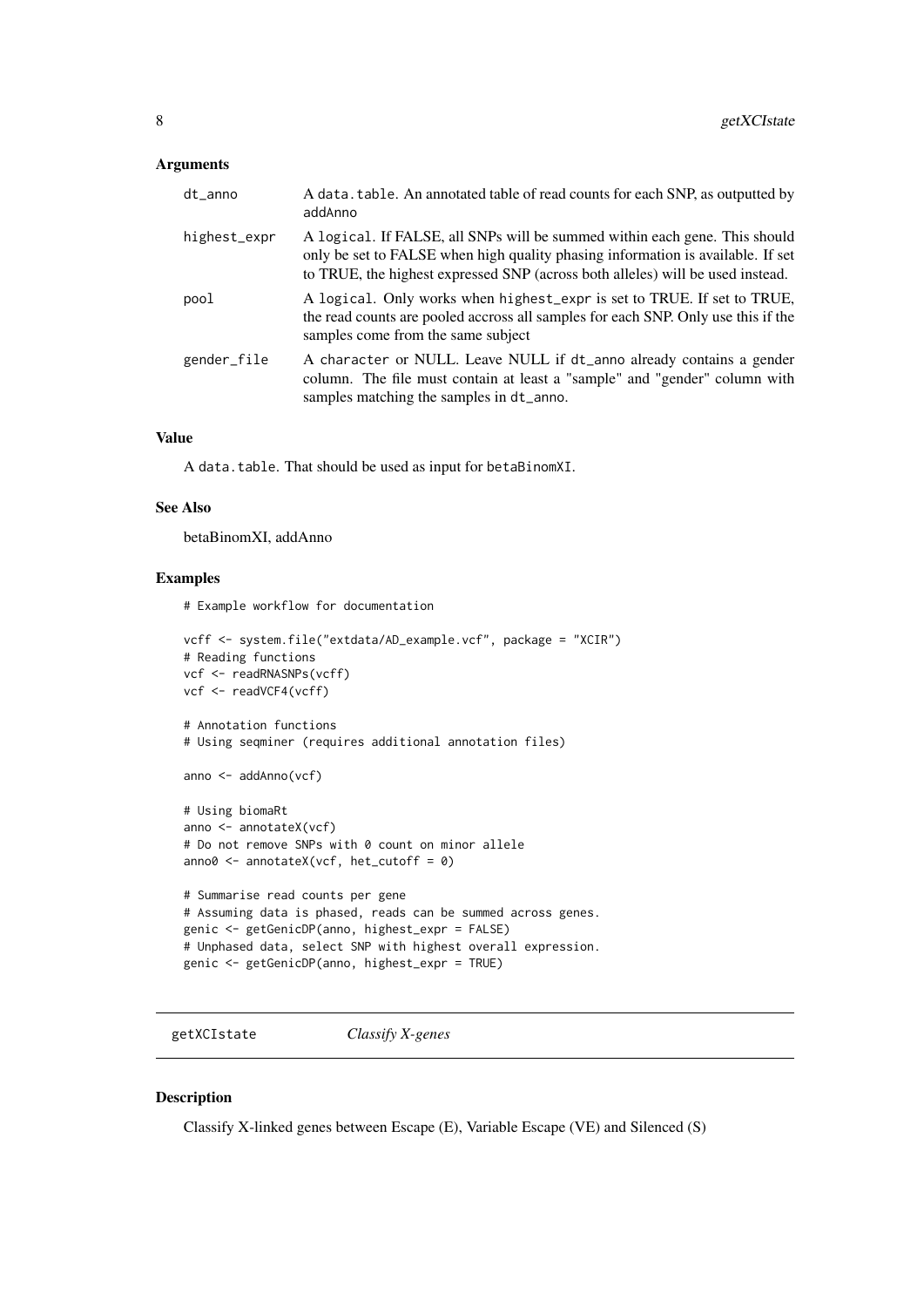<span id="page-8-0"></span>mart\_genes 9

#### Usage

getXCIstate(xciObj)

#### Arguments

xciObj A data.table. The table returned by betaBinomXI

#### Value

A data.table with genes and their XCI-state.

#### Examples

```
library(data.table)
# Simulated data
dtf <- system.file("extdata/data2_vignette.tsv", package = "XCIR")
dt <- fread(dtf)
xcigf <- system.file("extdata/xcig_vignette.txt", package = "XCIR")
xcig <- readLines(xcigf)
# Run all models on the data
all <- betaBinomXI(dt, xciGenes = xcig)
# Simple BetaBinomial model and show histogram of skewing
bb \leq betaBinomXI(dt, xciGenes = xcig, model = "BB", hist = TRUE)
# Plotting fits
stoshow <- paste0("sample", c(31, 33, 35, 40)) #interesting samples
plotQC(all[sample %in% stoshow], xcig = xcig)
# Summarizing results
# Sample information
samps <- sample_clean(all)
# Gene-level predictions
xcistates <- getXCIstate(all)
```
mart\_genes *biomaRt genes*

#### Description

Extract gene informations from biomaRt

#### Usage

```
mart\_genes(release = "hg19", chr = "X")
```
#### Arguments

| release | A character. Genome release name. Valid releases are "hg19", "hg38".         |
|---------|------------------------------------------------------------------------------|
| chr     | A character or NULL. If specified, only the genes from the specified chromo- |
|         | somes will be returned.                                                      |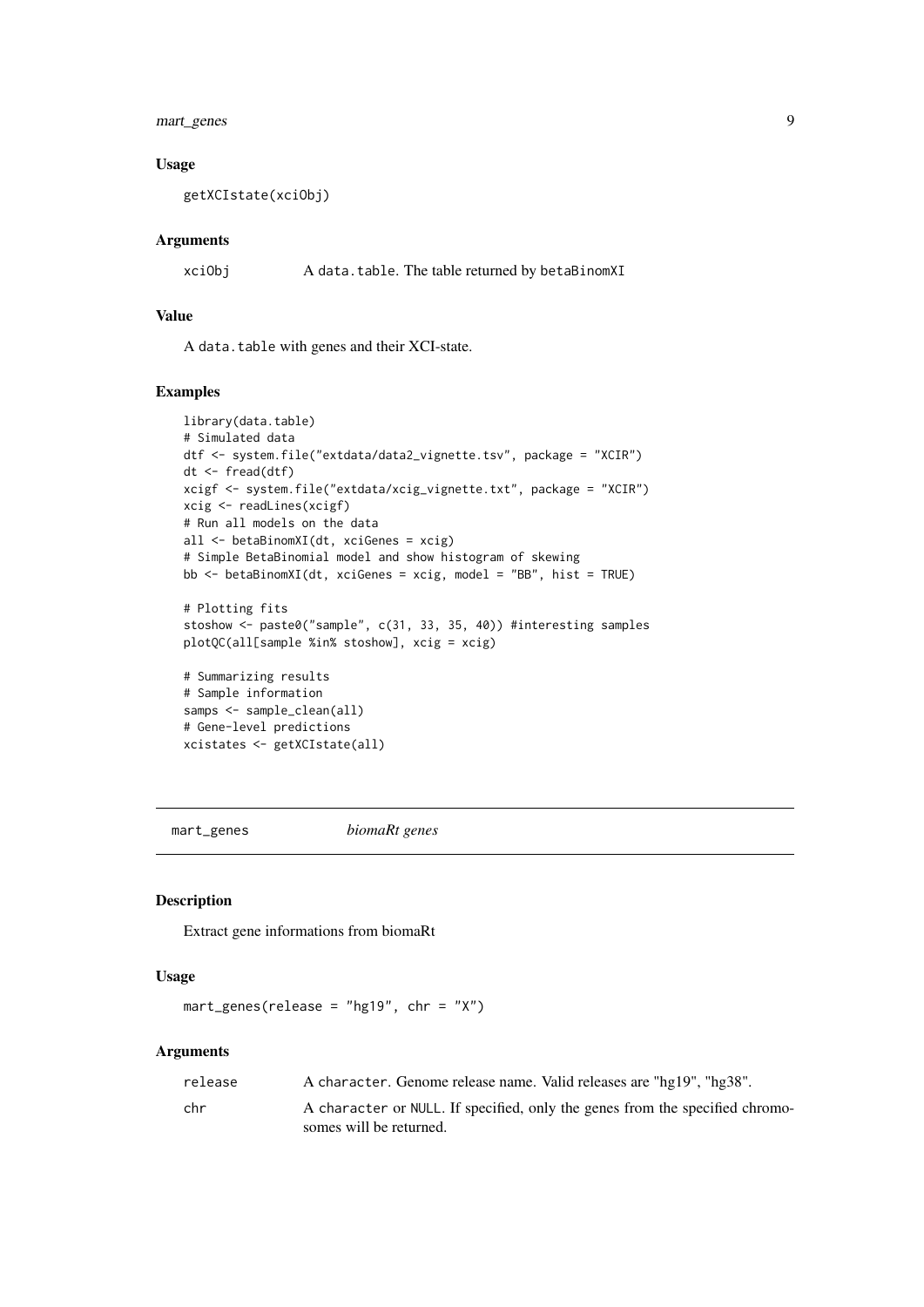#### Value

A data.table with the gene symbol, start and end position and matching ensembl transcripts.

#### Examples

```
#Chromosome X, hg19
egX <- mart_genes()
#Full genome, latest release
eg <- mart_genes("hg38")
```
plotBBCellFrac *Plot cell fraction estimates*

#### Description

Plot cell fraction estimates from list of known XCI genes

#### Usage

```
plotBBCellFrac(xci_dt, xcig = NULL, gene_names = "",
  color\_col = NULL, xist = TRUE)
```
#### Arguments

| xci_dt     | A data table. The data to be used for the estimate of skewing (i.e. limited to<br>XCI genes).                                                                                                                                           |
|------------|-----------------------------------------------------------------------------------------------------------------------------------------------------------------------------------------------------------------------------------------|
| xcig       | A logical. If xci_dt was not subset for training genes only, setting xcig to<br>TRUE will filter the data.                                                                                                                              |
| gene_names | A character. If left blank, only genes that are further than 20 to "all", all<br>genes will be named. Set to "none" to remove all annotations. Alternately, a<br>character vector can be passed to annotate specific genes of interest. |
| color_col  | A character. One of the columns of xci_dt can be used to color genes.                                                                                                                                                                   |
| xist       | A logical. Set to TRUE to display XIST in addition to the training genes.                                                                                                                                                               |

#### Details

This function is mostly used in betaBinomXI to ensure that the cell fraction is estimated properly. However, it can be used from the output of betaBinomXI to troubleshoot estimation issues.

#### Value

The plot object in class ggplot.

<span id="page-9-0"></span>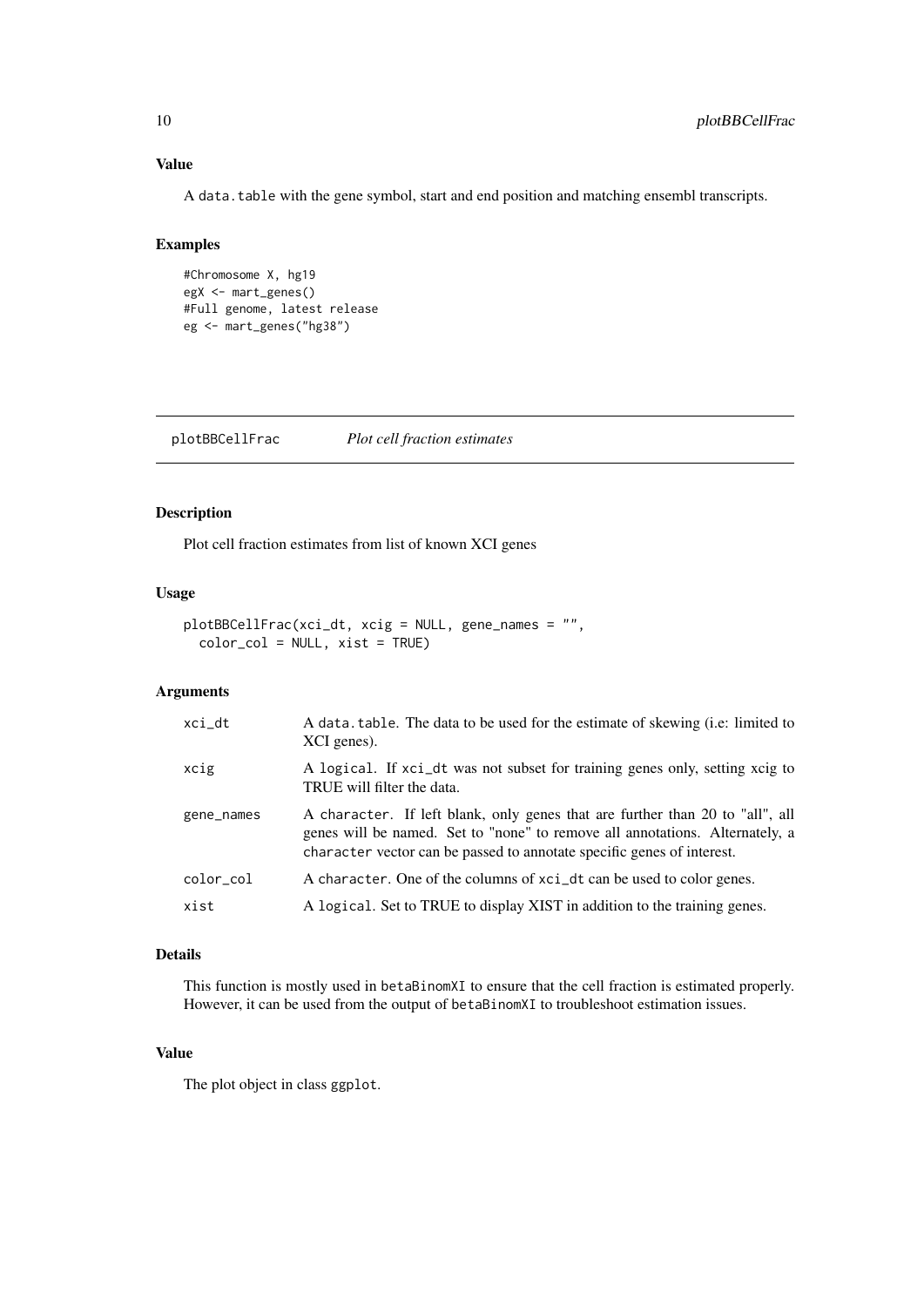<span id="page-10-0"></span>plotQC *Plot QC*

#### Description

This plot shows QC for skewing estimates

#### Usage

plotQC(xci\_table, xcig = NULL, gene\_names = "")

#### Arguments

| xci_table  | A data. table. Data to plot. Should be the results of betaBinomXI, getGenicDP<br>or one of the annotation functions.                                                                                                                    |
|------------|-----------------------------------------------------------------------------------------------------------------------------------------------------------------------------------------------------------------------------------------|
| xcig       | A character vector. The names of the genes in the inactivated training set.                                                                                                                                                             |
| gene_names | A character. If left blank, only genes that are further than 20 to "all", all<br>genes will be named. Set to "none" to remove all annotations. Alternately, a<br>character vector can be passed to annotate specific genes of interest. |

#### Value

An invisible plot object.

```
library(data.table)
# Simulated data
dtf <- system.file("extdata/data2_vignette.tsv", package = "XCIR")
dt <- fread(dtf)
xcigf <- system.file("extdata/xcig_vignette.txt", package = "XCIR")
xcig <- readLines(xcigf)
# Run all models on the data
all <- betaBinomXI(dt, xciGenes = xcig)
# Simple BetaBinomial model and show histogram of skewing
bb \leq betaBinomXI(dt, xciGenes = xcig, model = "BB", hist = TRUE)
# Plotting fits
stoshow <- paste0("sample", c(31, 33, 35, 40)) #interesting samples
plotQC(all[sample %in% stoshow], xcig = xcig)
# Summarizing results
# Sample information
samps <- sample_clean(all)
# Gene-level predictions
xcistates <- getXCIstate(all)
```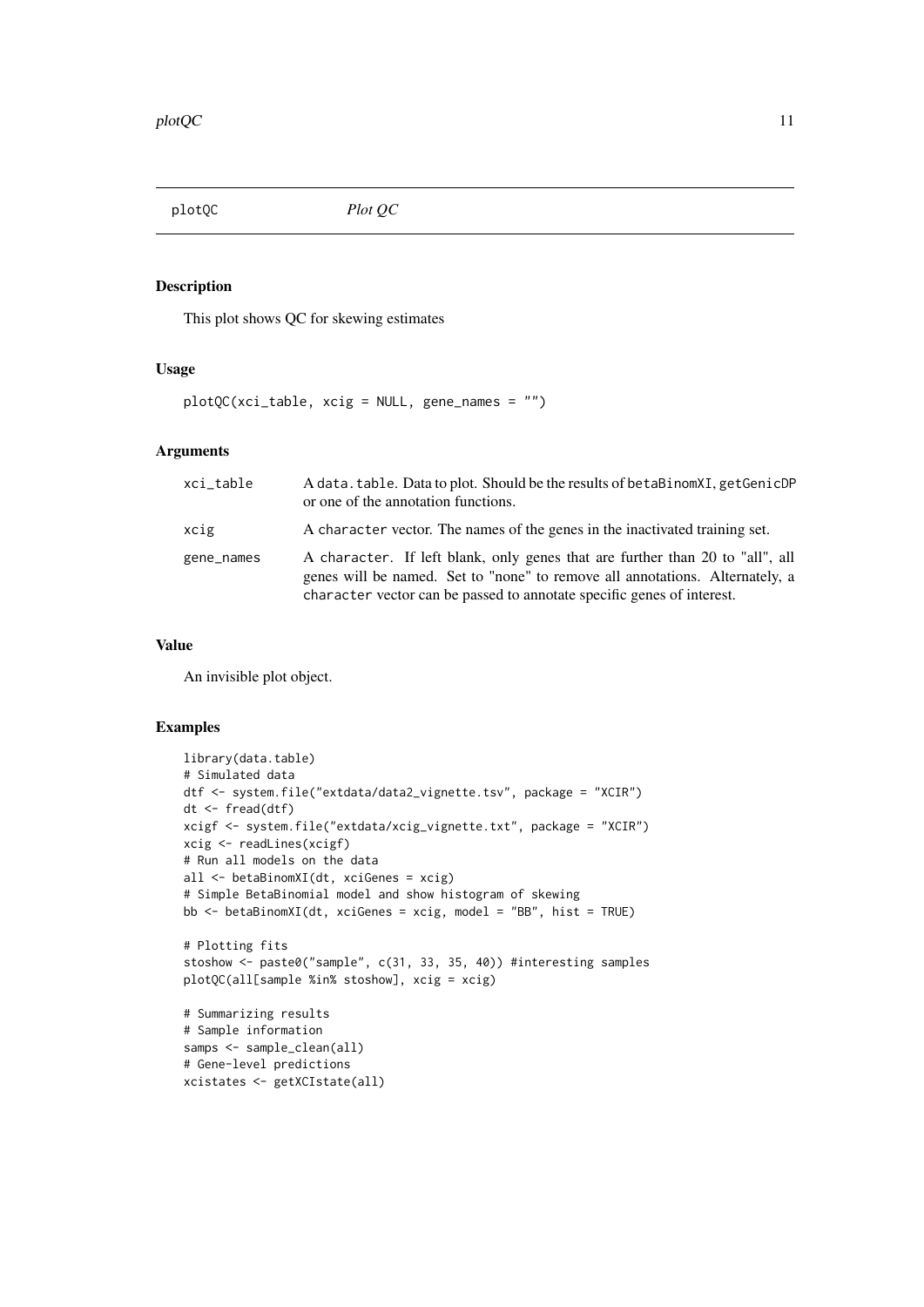<span id="page-11-0"></span>

#### Description

Read SNPs from RNA-Seq that have not been phased.

#### Usage

```
readRNASNPs(vcf_file)
```
#### Arguments

vcf\_file A character. The path to a vcf file.

#### Details

For phased samples, use readXVcf.

#### Value

A data.table of allele specific read counts.

#### Examples

# Example workflow for documentation

```
vcff <- system.file("extdata/AD_example.vcf", package = "XCIR")
# Reading functions
vcf <- readRNASNPs(vcff)
vcf <- readVCF4(vcff)
# Annotation functions
# Using seqminer (requires additional annotation files)
anno <- addAnno(vcf)
# Using biomaRt
anno <- annotateX(vcf)
# Do not remove SNPs with 0 count on minor allele
anno0 \le - annotateX(vcf, het_cutoff = 0)
# Summarise read counts per gene
# Assuming data is phased, reads can be summed across genes.
genic <- getGenicDP(anno, highest_expr = FALSE)
# Unphased data, select SNP with highest overall expression.
genic <- getGenicDP(anno, highest_expr = TRUE)
```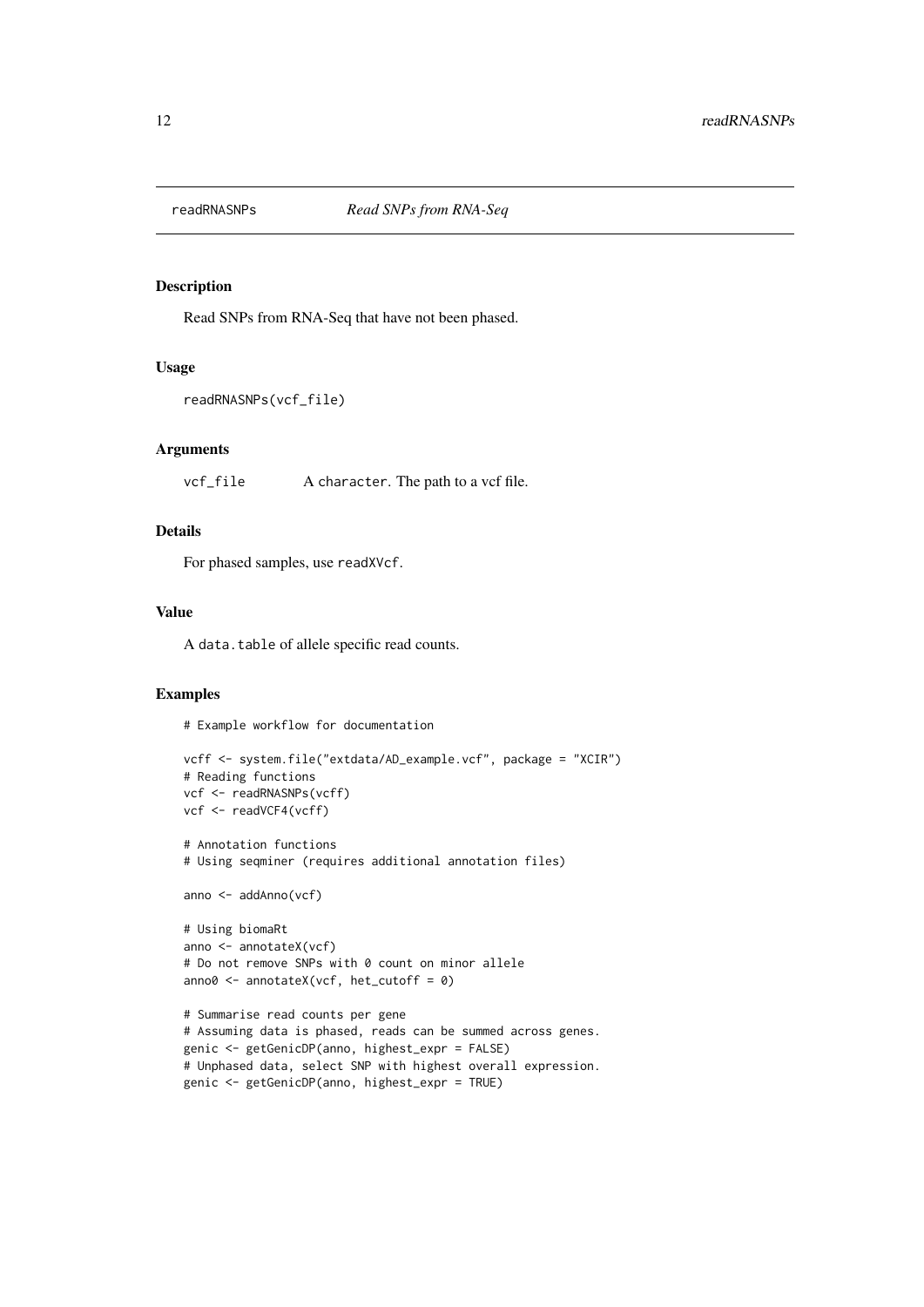<span id="page-12-0"></span>

#### Description

Read ASE from a VCF file

#### Usage

```
readVCF4(vcf_file)
```
#### Arguments

vcf\_file A character. The path to a vcf file. The file must have the REF, ALT and AD fields.

#### Value

A data.table of allele specific read counts.

#### Examples

# Example workflow for documentation

```
vcff <- system.file("extdata/AD_example.vcf", package = "XCIR")
# Reading functions
vcf <- readRNASNPs(vcff)
vcf <- readVCF4(vcff)
# Annotation functions
# Using seqminer (requires additional annotation files)
anno <- addAnno(vcf)
# Using biomaRt
anno <- annotateX(vcf)
# Do not remove SNPs with 0 count on minor allele
anno0 <- annotateX(vcf, het_cutoff = 0)
# Summarise read counts per gene
# Assuming data is phased, reads can be summed across genes.
genic <- getGenicDP(anno, highest_expr = FALSE)
# Unphased data, select SNP with highest overall expression.
genic <- getGenicDP(anno, highest_expr = TRUE)
```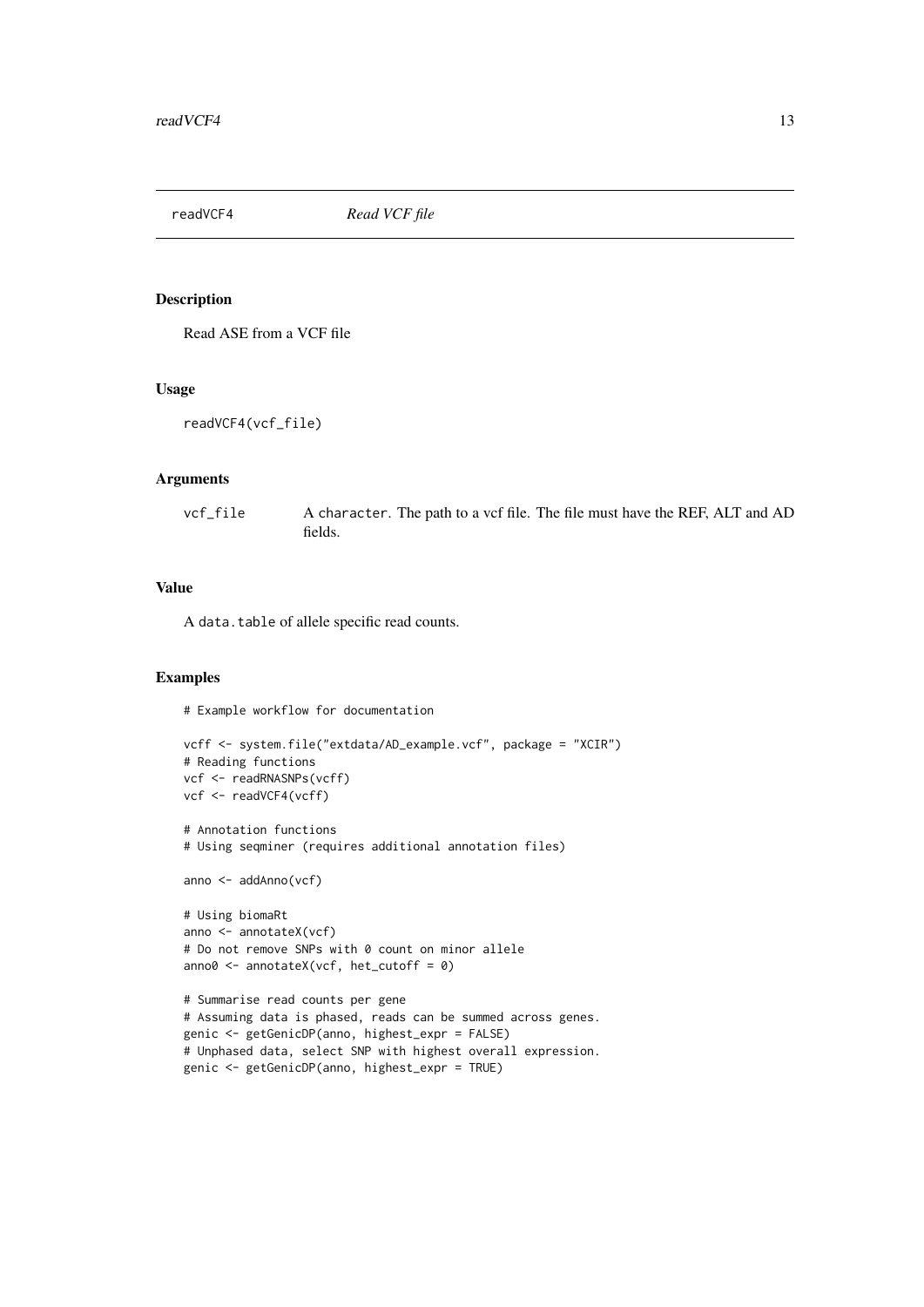<span id="page-13-0"></span>

#### Description

Read a list of gene symbols of known inactivated genes to be used as training set in betaBinomXI.

#### Usage

```
readXCI(xciGenes = NULL)
```
#### Arguments

xciGenes A character or codeNULL. By defaults, return a vector of 177 genes. Other available choices include "cotton" and "intersect". If a file path is given, the genes will be read from the file.

#### Details

Both gene lists are extracted from Cotton et al. Genome Biology (2013). doi:10.1186/gb-2013- 14-11-r122. By default, the function returns a list that was used as training set in the paper. This training set was generated as the intersection of the silenced genes identified by both expression (Carrel & Willard, 2005) and DNA methylation analysis (Cotton et al, 2011). Setting it to "cotton" will instead return a list of 294 genes that were classified as inactivated by Cotton et al. "intersect" is the most stringent list which returns the intersection of training and predicted set.

#### Value

A character vector of gene names.

#### See Also

betaBinomXI

#### Examples

```
xcig <- readXCI()
xcig <- readXCI("cotton")
```
sample\_clean *Sample estimates*

#### Description

Return sample specific information from XCIR results

#### Usage

sample\_clean(bb\_table)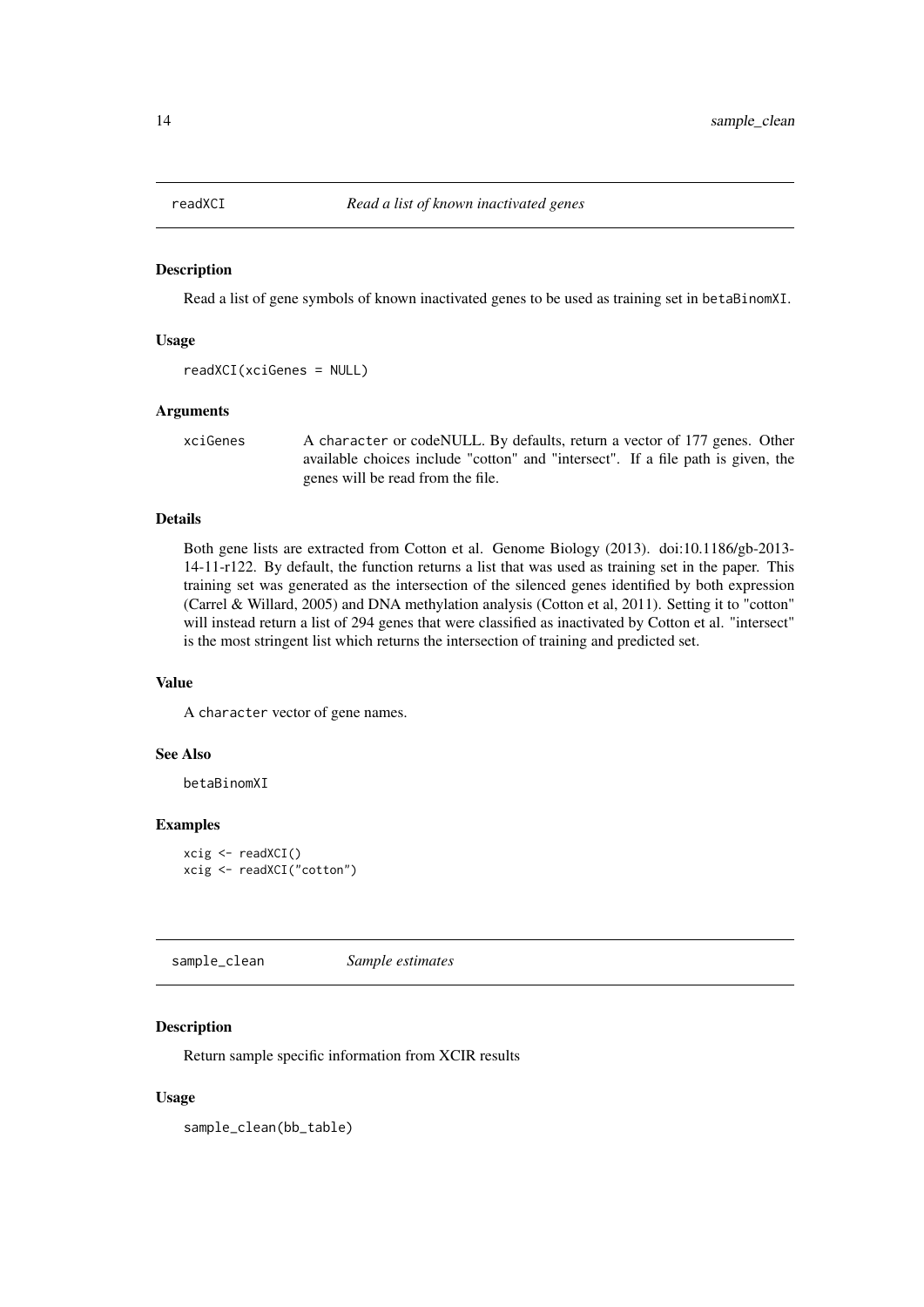#### Arguments

bb\_table A data.table. The table returned by betaBinomXI.

#### Value

A data.table with one entry per sample and information regarding skewing and model fitting.

```
library(data.table)
# Simulated data
dtf <- system.file("extdata/data2_vignette.tsv", package = "XCIR")
dt <- fread(dtf)
xcigf <- system.file("extdata/xcig_vignette.txt", package = "XCIR")
xcig <- readLines(xcigf)
# Run all models on the data
all <- betaBinomXI(dt, xciGenes = xcig)
# Simple BetaBinomial model and show histogram of skewing
bb <- betaBinomXI(dt, xciGenes = xcig, model = "BB", hist = TRUE)
# Plotting fits
stoshow <- paste0("sample", c(31, 33, 35, 40)) #interesting samples
plotQC(all[sample %in% stoshow], xcig = xcig)
# Summarizing results
# Sample information
samps <- sample_clean(all)
# Gene-level predictions
xcistates <- getXCIstate(all)
```